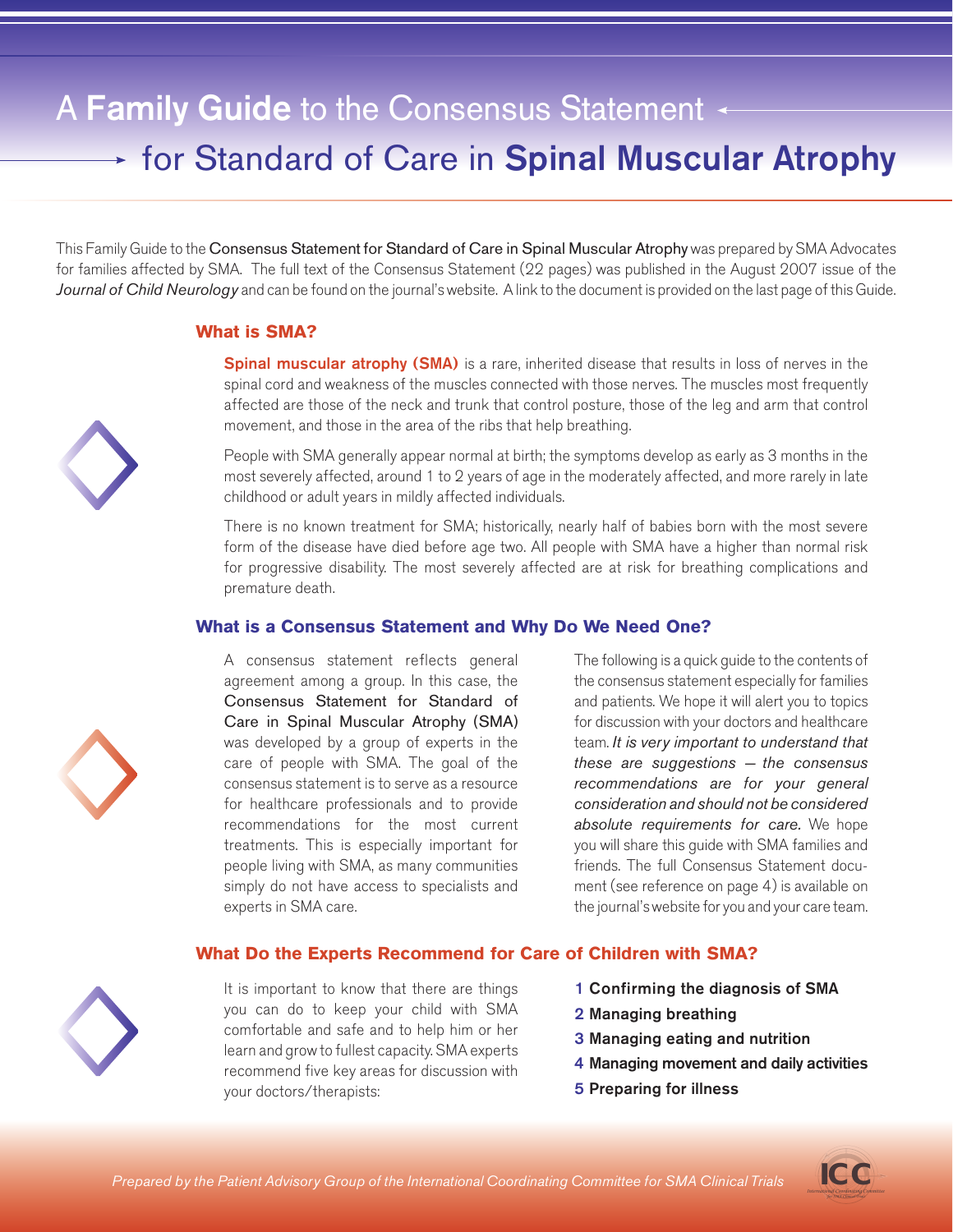# 1 Confirming the Diagnosis of SMA

If you are reading this information sheet, you and your medical team are probably already talking about the possibility that your child is affected by SMA. A simple blood test can confirm whether or not your child has a mutation in the SMN gene that causes SMA. If the gene test is positive, then your child's diagnosis is established. However, about 5% of children with symptoms of SMA can have a negative SMN gene test and may require further diagnostic tests. These tests can include an electromyography study (EMG), a nerve conduction study (NCS) and/or a muscle biopsy and blood tests to help rule out other forms of muscle disease.

guide for discussion and planning by SMA experts when they are working with families and the heathcare team. The classification by onset of weakness and functional level can help you and your doctor understand how much your child will be affected by SMA. Generally, early weakness is associated with more severe disease and a greater need for proactive care planning.

The need for individualized planning for all people with SMA cannot be emphasized enough – it will help you and your family understand and prepare for daily life and how to respond to medical emergencies you might encounter in the course of your child's disease.

If the blood test comes back positive for SMA, your doctor will talk with you and your family about planning for the care of your child, including plans for supporting breathing and feeding as well as physical and occupational therapy. Genetic counseling is also recommended for families affected by SMA.

The chart describes the spectrum of SMA seen in the clinic. It is used as a

#### Clinical Classication of SMA (commonly used by health professionals)

| SMA Type | <b>Highest Function Attained</b>                   | Age of Onset<br>(Weakness First Noticed) |
|----------|----------------------------------------------------|------------------------------------------|
| Type I   | Never sit independently                            | 0-6 months                               |
| Type II  | Can sit without support; cannot walk independently | 7-18 months                              |
| Type III | Can stand and walk independently; may require aids | $>18$ months                             |
| Type IV  | Walks during adult years                           | 2nd or 3rd decade                        |

- If SMA is suspected, ask for a blood test to confirm or rule out the disease
- If SMA is confirmed, talk with your doctor or a genetic counselor about what this means for your family
- Learn more about the specific medical problems associated with SMA and work with your medical team to develop a care plan personalized for you and your child

Remem

ber

1

2

Remem

ber

## **Managing Breathing Problems**

Respiratory or breathing problems are the number one cause of illness for people affected by SMA and are the most common cause of death among children with Type I and II disease. The muscle weakness associated with SMA makes it difficult to cough and clear lung secretions and can cause poor breathing during sleep. Muscle weakness can make your child more susceptible to respiratory infections. Repeated infections can permanently damage lung tissue and make breathing even more difficult.

Respiratory care of patients with SMA is essential to their survival and quality of life. It is critical that parents and patients be able to recognize breathing problems early and understand the steps needed to help improve breathing.

Since respiratory care planning is so important, discussions with a pulmonologist (a lung and breathing specialist) familiar with SMA management issues should take place as soon as possible after diagnosis. The doctor will evaluate your child's breathing and ability to cough effectively and make recommendations for helping to keep your child's airway clear.

Depending on disease severity, tools that may help include manual or mechanical cough assist devices and non-invasive ventilatory support such as bi-level positive airway pressure devices (BiPAP). Protocols have been developed for the most effective use of these tools for people with SMA and are available from many SMA clinics. Routine immunizations and flu shots are also recommended.

The pulmonary specialist will work with families to develop respiratory care goals personalized for each child. Specific attention should be given to planning for times when your child is sick with colds or flu or in the event of surgery. Plans should be reviewed and revised periodically as your child grows older or as health status changes over time.

- ◊ Learn about maintaining a clear airway it is important for all people with SMA
- Discuss breathing support options with your medical team as needed
- Work with the medical team to develop a care plan to **prevent** problems
- Work with the medical team to develop a care plan for use during **acute respiratory illness** such as a cold or flu, or in case your child develops more severe problems requiring hospitalization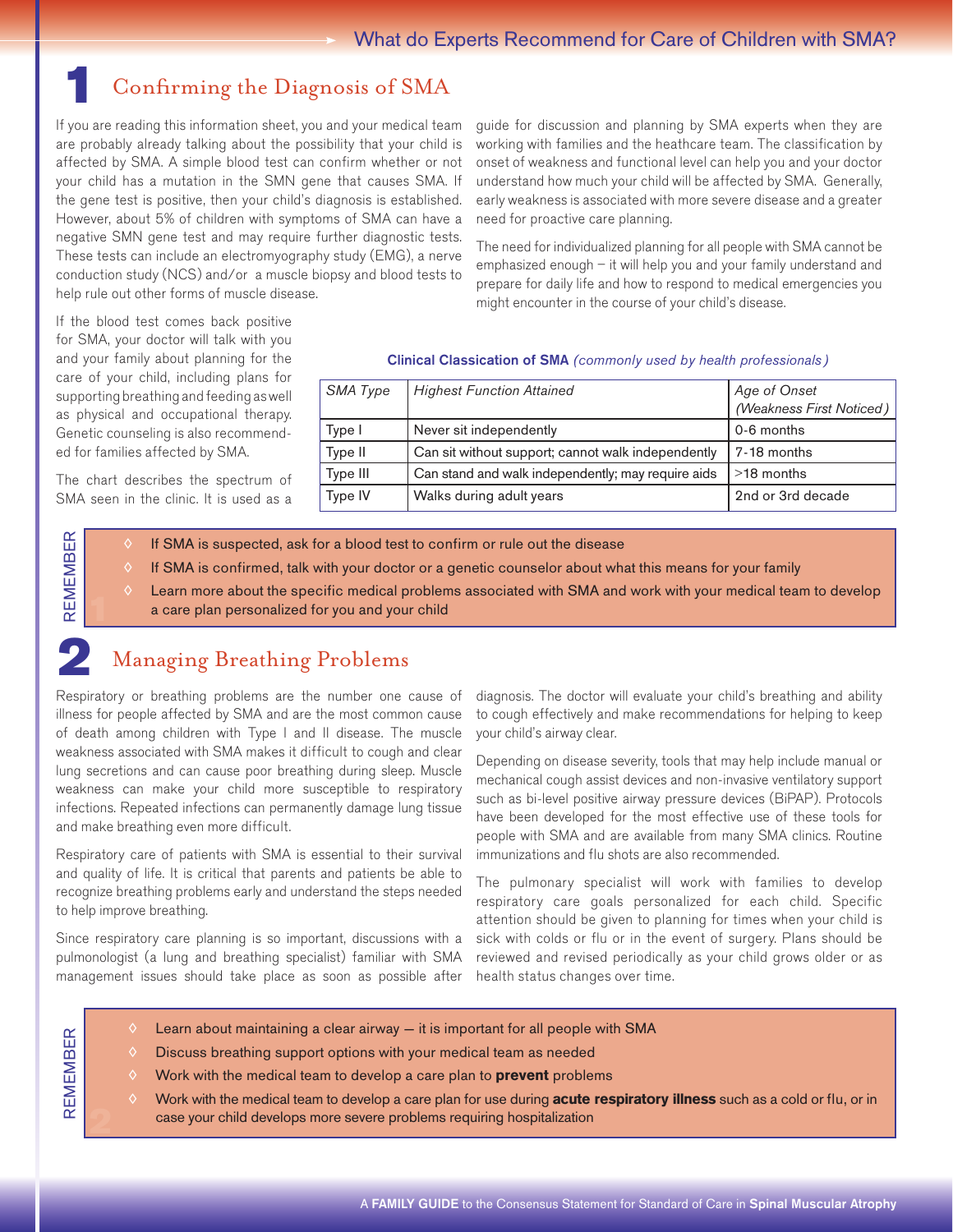# 3 Managing Feeding Problems

People with SMA can suffer from under- or over-nourishment and both can affect your child's quality of life. Your medical team should regularly monitor your child's growth and work with you to develop an optimal nutritional and feeding plan personalized for your child.

It is important to recognize that swallowing difficulties may increase the risk of inhaling food or drink, which may cause recurrent chest infections (aspiration pneumonia) that can be serious and life-threatening complications for people with SMA. Mealtime strategies can be adopted to help prevent food aspiration. Gastric reflux (food coming back up

from the stomach) can also cause aspiration pneumonia and preventive measures should be discussed with your medical team.

For children with Type II and Type III SMA, weight gain can be challenging, resulting in further stress on weak muscles and potentially more disability. SMA children are also often affected by constipation. Many strategies have been developed to help children with these eating or digestion problems. A dietician and therapists specializing in speech, swallowing and physical movement can help the medical team determine the best strategies for you and your child.

- Monitor your child's growth on a growth chart and work with your medical team to develop a personalized feeding plan
- If your child experiences trouble swallowing, has gastric reflux or is bothered by constipation, talk with your team about developing workable solutions
- Monitor for eating or digestive problems and develop strategies for preventing aspiration pneumonia

# Managing Movement and Daily Activities

Muscle weakness, the most obvious symptom of SMA, varies from person to person, depending on disease severity. Care plans for managing muscle weakness of the arms, legs, trunk and neck are important for helping your child achieve his or her highest level of function and independence.

Physical therapists, occupational therapists, speech therapists and/or rehabilitation specialists are the experts who can help you and the rest of the medical team design the best plan for your child. Their evaluations may include range-of-motion, strength and mobility tests. They can recommend exercises and tools or assistive devices to help your child maintain the best posture for lung function and eating, as well as tools for moving during work or play. These tools can also help manage and prevent muscle contractures, spinal deformity, pain and bone fractures that can make your child's disability worse.

Assistive devices ranging from orthotics and braces to motorized wheelchairs are important for your child's health and daily activities. Consulting with a therapist who has experience in working with SMA patients can be helpful in determining which assistive devices are most appropriate for your child and how best to incorporate them into daily living. Children with SMA should be evaluated by an orthopedic doctor for spinal curvature; surgical stabilization of the spine may be recommended.

- Work to develop a physical therapy plan to help your child achieve their highest personal level of function and independence
- Consider use of assistive devices, tools and exercise to **support** breathing, eating, work and play
- Consider use of assistive devices to help slow or prevent complications of SMA
- Consult with your medical team about evaluation by an orthopedic specialist

## Preparing for Illness

Caring for your children is challenging enough in normal circumstances; the complications of SMA can add another layer of complexity to family life. In discussing care plans for your child, you and your medical team are likely to talk about daily or chronic care, prevention and what to do in case of medical emergencies. In many cases, *planning* is the single most important thing you can do to prevent a medical emergency. When a medical emergency occurs, the support of a knowledgeable care team is essential. Whether done in advance or in a time of crisis, the most important thing to do is talk with the medical team about care options and their consequences for your child and your family.

Given the lack of specific treatments for SMA, most care or therapy choices for SMA (like the ones discussed in the consensus statement)

are considered "supportive interventions." When delivered in a planned manner, these interventions are designed to help your child lead the fullest life possible. In the most severe cases of SMA, however, parents can be faced with anguishing decisions regarding therapies that may be perceived as prolonging suffering rather than relieving the burden of disease.

Whenever possible, end-of-life care options need to be defined and discussed openly with you and your family so that any decisions made reflect your values. It is important to have this discussion, however difficult, before a crisis occurs, so that the medical team is prepared and can work through a medical emergency together with you and your family. You may also want to inform emergency room staff at your local hospital of your plans.

**REMEMBER** 

Remem

Remem

BER

4

ber

3

- Develop a plan for medical emergencies
- Share your plans and management goals with all the healthcare professionals involved in caring for your child
- ◊ Maintain a notebook or folder of current treatment plans and your decisions about critical care, to help you and  $\sum_{n=1}^{\infty}$  share your plans and management goals with all the<br>
Maintain a notebook or folder of current treatment plan<br>
healthcare professionals during a medical emergency